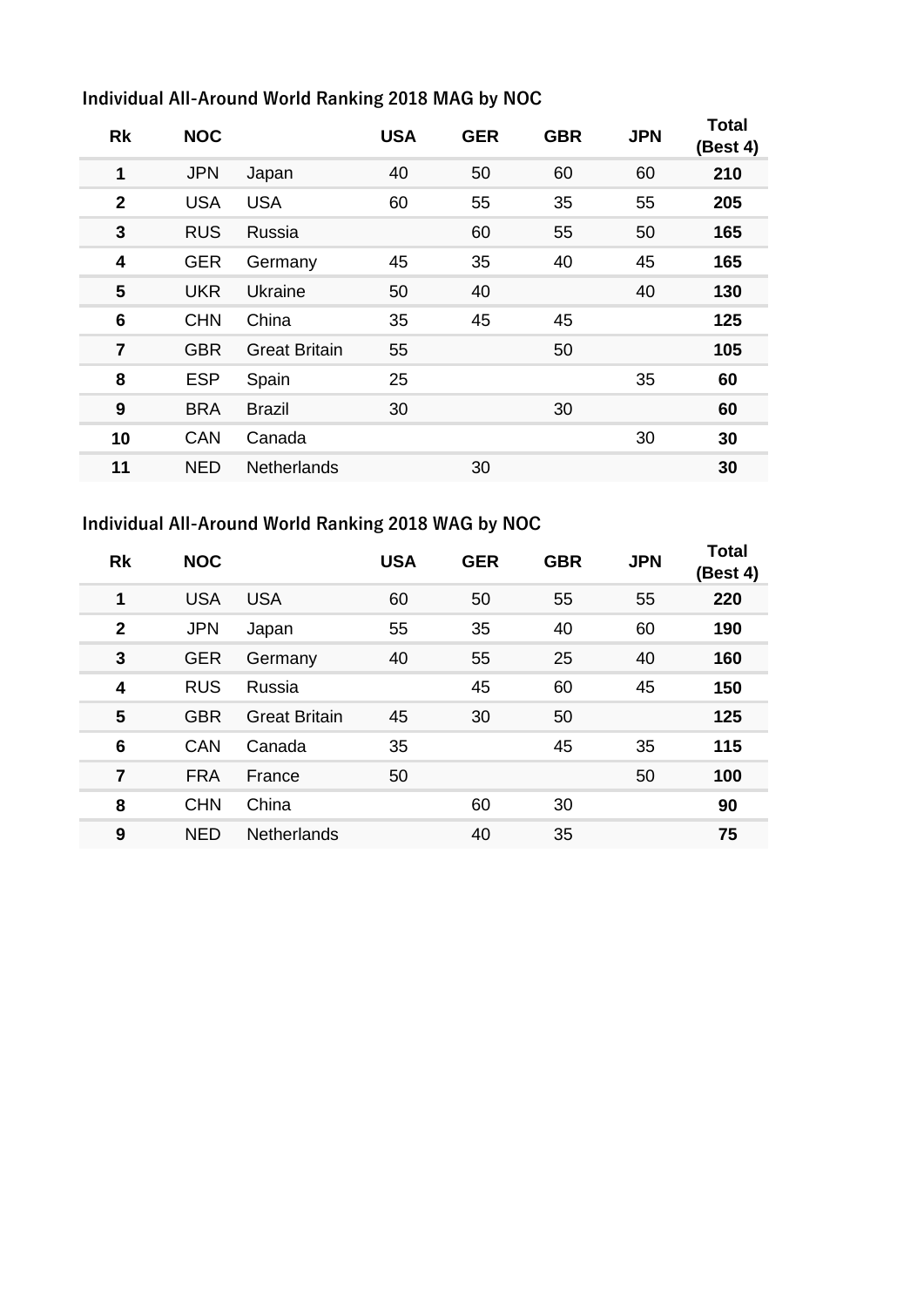## **Individual All-Around World Ranking 2018 MAG by Gymnast**

| <b>Rk</b>      | <b>Gymnast</b>                  | <b>NOC</b> | <b>USA</b> | <b>GER</b> | <b>GBR</b> | <b>JPN</b> | Total<br>(Best 4) |
|----------------|---------------------------------|------------|------------|------------|------------|------------|-------------------|
| $\mathbf 1$    | <b>SUN Wei</b>                  | <b>CHN</b> | 35         | 45         | 45         |            | 125               |
| $\overline{2}$ | SHIRAI Kenzo                    | <b>JPN</b> | 40         |            |            | 60         | 100               |
| $\mathbf{3}$   | <b>PAKHNIUK Petro</b>           | <b>UKR</b> | 50         | 40         |            |            | 90                |
| 4              | <b>NGUYEN Marcel</b>            | <b>GER</b> |            | 35         | 40         |            | 75                |
| 5              | <b>MOLDAUER Yul</b>             | <b>USA</b> | 60         |            |            |            | 60                |
| 5              | <b>BELYAVSKIY David</b>         | <b>RUS</b> |            | 60         |            |            | 60                |
| 5              | NONOMURA Shogo                  | <b>JPN</b> |            |            | 60         |            | 60                |
| 8              | <b>HALL James</b>               | <b>GBR</b> | 55         |            |            |            | 55                |
| 8              | MIKULAK Samuel                  | <b>USA</b> |            |            |            | 55         | 55                |
| 8              | <b>MODI Akash</b>               | <b>USA</b> |            | 55         |            |            | 55                |
| 8              | <b>NAGORNYY Nikita</b>          | <b>RUS</b> |            |            | 55         |            | 55                |
| 12             | <b>DALALOYAN Artur</b>          | <b>RUS</b> |            |            |            | 50         | 50                |
| 13             | <b>CUNNINGHAM Dominick</b>      | <b>GBR</b> |            |            | 50         |            | 50                |
| 13             | <b>TANAKA Yusuke</b>            | <b>JPN</b> |            | 50         |            |            | 50                |
| 15             | <b>BRETSCHNEIDER Andreas</b>    | <b>GER</b> |            |            |            | 45         | 45                |
| 15             | <b>HERDER Philipp</b>           | <b>GER</b> | 45         |            |            |            | 45                |
| 17             | YUDENKOV Yevgen                 | <b>UKR</b> |            |            |            | 40         | 40                |
| 18             | <b>TALLON Alberto</b>           | <b>ESP</b> |            |            |            | 35         | 35                |
| 19             | <b>BAILEY Donothan</b>          | <b>USA</b> |            |            | 35         |            | 35                |
| 20             | PAYNE Jackson                   | <b>CAN</b> |            |            |            | 30         | 30                |
| 21             | <b>BARRETTO JUNIOR Francisc</b> | <b>BRA</b> | 30         |            |            |            | 30                |
| 21             | DE SOUZA BITENCOURT Lu          | <b>BRA</b> |            |            | 30         |            | 30                |
| 21             | <b>RIJKEN Frank</b>             | <b>NED</b> |            | 30         |            |            | 30                |
| 24             | <b>ABAD Nestor</b>              | <b>ESP</b> | 25         |            |            |            | 25                |